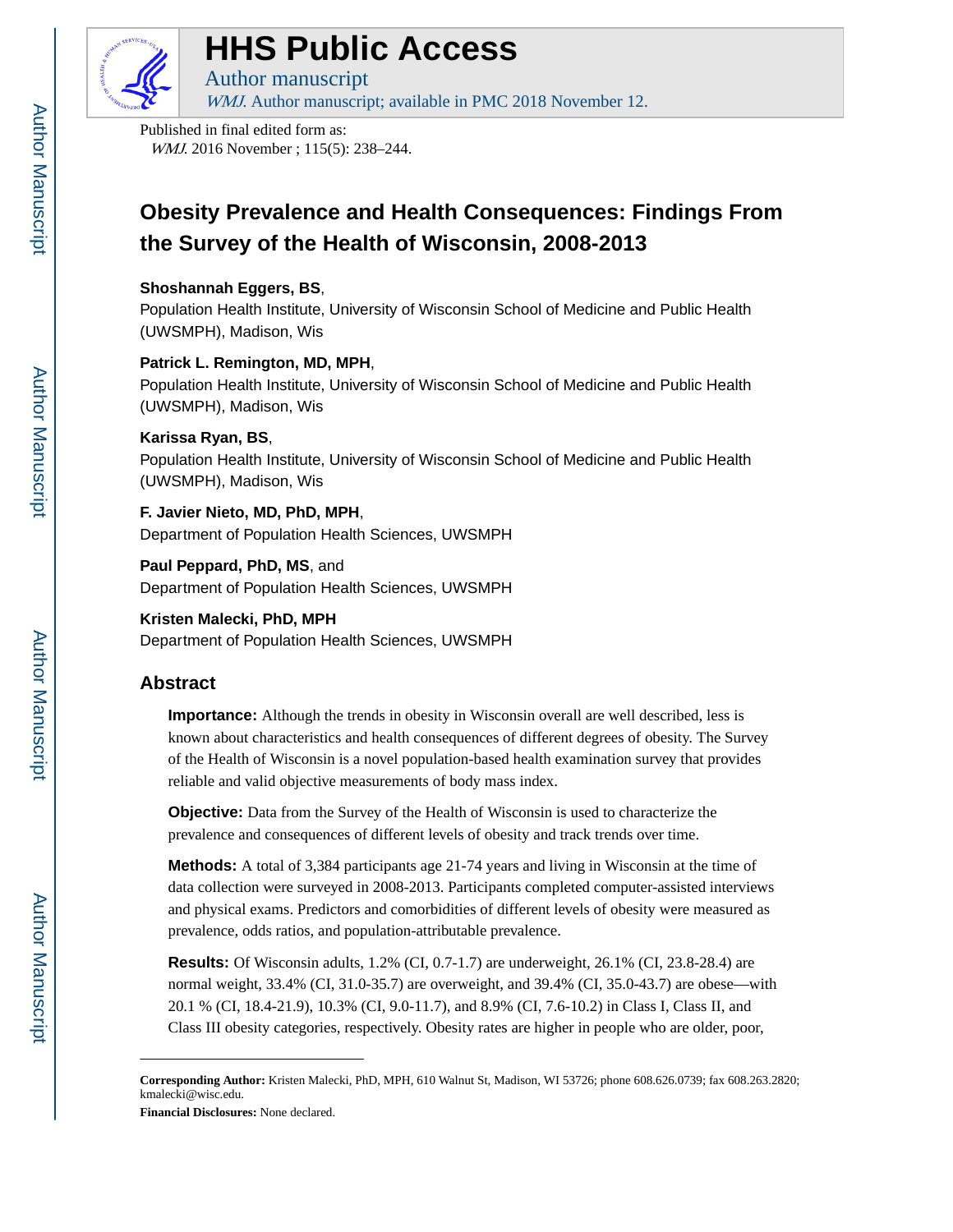less educated, minorities, or who live in a community with high economic hardship. There is a dose response relationship between level of obesity and prevalence of all 9 comorbidities that were examined.

**Conclusions and Relevance:** Measured rates of obesity in Wisconsin adults are higher than previously reported for the state, and obesity accounts for a significant proportion of chronic diseases.

## **INTRODUCTION**

It is well established that the growing obesity epidemic is associated with a host of complex chronic conditions and rising health care costs.<sup>1-3</sup> Despite extensive information that the obesity epidemic continues to pose significant health threats, there is limited populationspecific data by which to characterize populations at greatest risk of both obesity and its complications. Self-reported data are known to underestimate the population-based burden of disease, and reliable and valid data are needed in order to generate targeted, effective, and efficient prevention programs and policies.<sup>4</sup> Further, surveillance systems that focus on reporting singular outcomes without examining obesity in relationship to other comorbidities often fail to truly capture the magnitude of deleterious effects that obesity poses to population health.

While some estimates suggest that overall efforts to reduce obesity in the United States may be experiencing some success, there has been an increased focus on understanding the health impacts among individuals with different degrees (or "classes") of obesity. The most common definition classifies individuals as obese if they have a body mass index (BMI, in  $\text{kg/m}^2$ ) greater than 30. Within the category of obesity, the risks of poor health outcomes are not uniform among Class I (mild), Class II (severe), and Class III (morbid) obese individuals.<sup>5</sup> Understanding the burden of different degrees of obesity also is important to estimate the additional risk and costs of obesity, particularly in a population with a high prevalence of individuals with Class II and Class III obesity. Despite the value to policy and planning, few surveillance systems are systematically tracking objectively assessed obesity prevalence by degree of severity.

This study aims to provide more accurate statewide estimates of obesity prevalence overall and by degree of obesity, using data collected by the Survey of the Health of Wisconsin (SHOW). SHOW is a population-based health survey that includes a physical exam to measure height and weight to determine objective BMI estimates in a statewide representative sample.<sup>6</sup> By examining the relationship between obesity and its determinants and comorbidities in Wisconsin, this study provides a baseline for evaluation of public health efforts in the state. Additionally, this study provides novel estimates of the burden of each degree of obesity in Wisconsin.

## **METHODS**

#### **Data Source**

Data included were from 3,384 adults age 21 to 74, from the annual (2008-2013) serial cross-sections of SHOW households. Details of SHOW methods have been published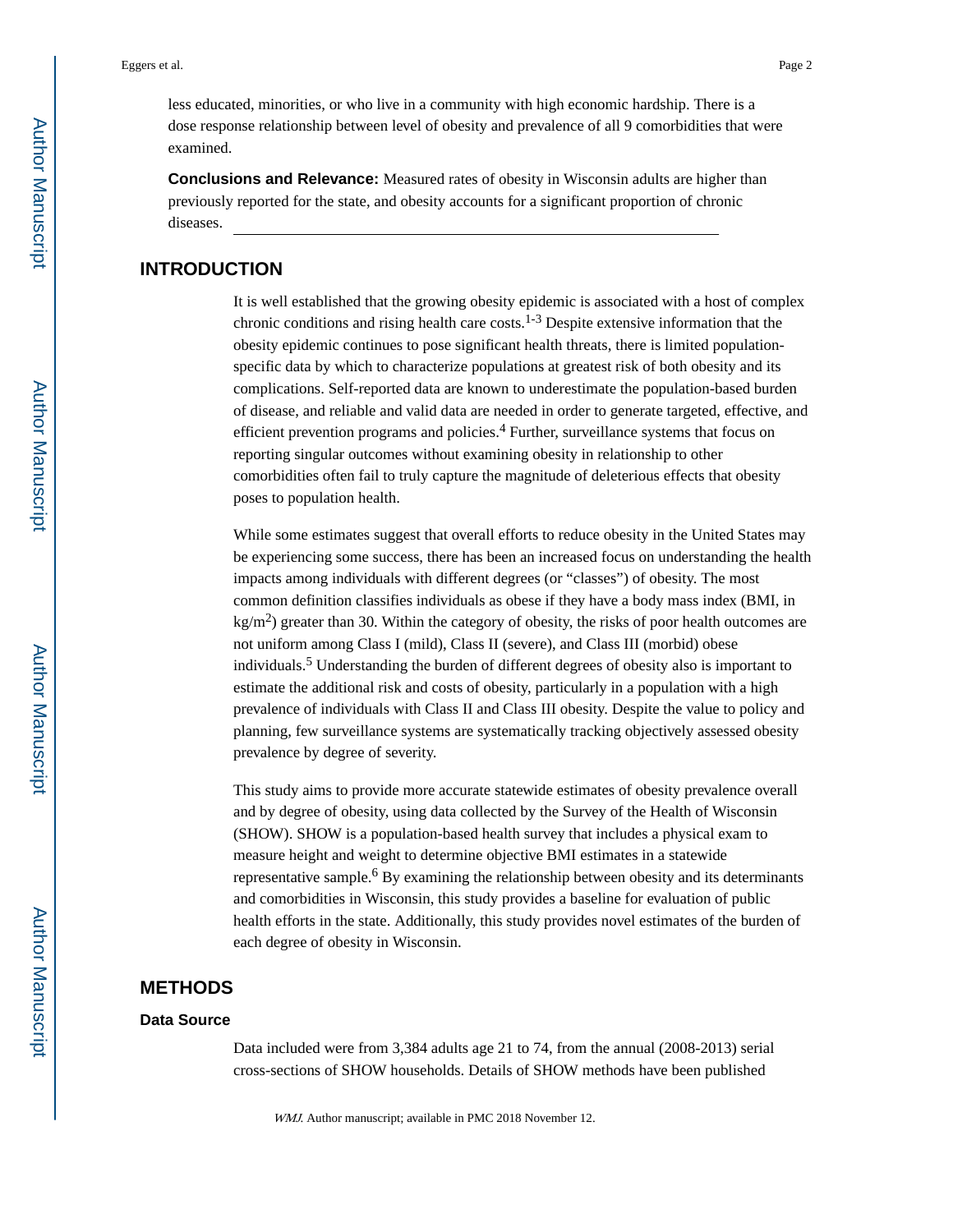previously.<sup>6</sup> Briefly, households are selected using a 2-stage cluster method to ensure both geographic and demographic representation of the study sample. Households are randomly selected and all age eligible adults in the household are invited to participate. Data are gathered via an in-home interview in which tracking information, demographics, housing characteristics, and health history are collected. Participants also travel to a mobile exam or local clinic for bio-specimen collection, and additional personal and health history data are collected via audio computer-assisted interviews. A sample of blood is processed by the Marshfield laboratories for various health measurements, including hemoglobin A1c (HbA1c). The clinic visit also includes a physical exam to gather objective measurements of height, weight, blood pressure, and lung function (FEV1) using a peak flow meter. The SHOW protocol was approved by the University of Wisconsin Institutional Review Board, and all participants consented to study participation.

#### **Variables**

**Measures of Obesity—**The measures of obesity were determined using BMI, calculated by the ratio of weight (in kg) divided by height (in  $m<sup>2</sup>$ ) square derived from standardized anthropometric measurements obtained during the in-person exam, completed by a total of 2930 participants. We used standard cut-points for BMI-based weight classifications as defined by the Centers for Disease Control and Prevention and using the National Heart, Lung and Blood Institute definitions to classify obesity severity (Table 1).<sup>7,8</sup>

**Determinants—**To describe the distribution of obesity across the population, demographic variables included gender, race/ethnicity, and highest level of education. Family income was determined by total income reported by each person in the household divided by the total number of individuals reported in the household. This number was then divided by the federal poverty level (FPL), provided by the Wisconsin Department of Health Services, and multiplied by 100 to get a percentage. Walkability is based on the neighborhood Walk Score<sup>®</sup> and divided into tertiles.<sup>9</sup>

Community-level determinants of socioeconomic status are operationalized using a census block group level estimate of the Economic Hardship Index. The Index was derived using data from the 2000 US Census and includes a combination of 6 metrics: crowded housing, poverty status, employment, education, dependency, and individual annual income.<sup>10,11</sup> Crowded housing is the percentage of occupied housing with more than 1 person per room. The poverty status measurement is the percentage of people living below 100% of the FPL. The employment metric is the percentage of individuals over age 16 who are unemployed. Education is the percentage of people over age 25 without a high school education. Dependency is the percentage of the population under 18 years or over 64 years of age. Individual annual income is reported in categories of  $\lt$  \$20,000, \$20,000 to \$44,900, and \$45,000. Once census block groups are scored, they are then ranked and split into tertiles of hardship.

**Health Outcomes——**Comorbid conditions, all of which previously have been associated with obesity, $12-15$  were defined using data from the interview and physical exam. Self-rated health was dichotomized as fair or poor health (yes vs no) using the question, "In general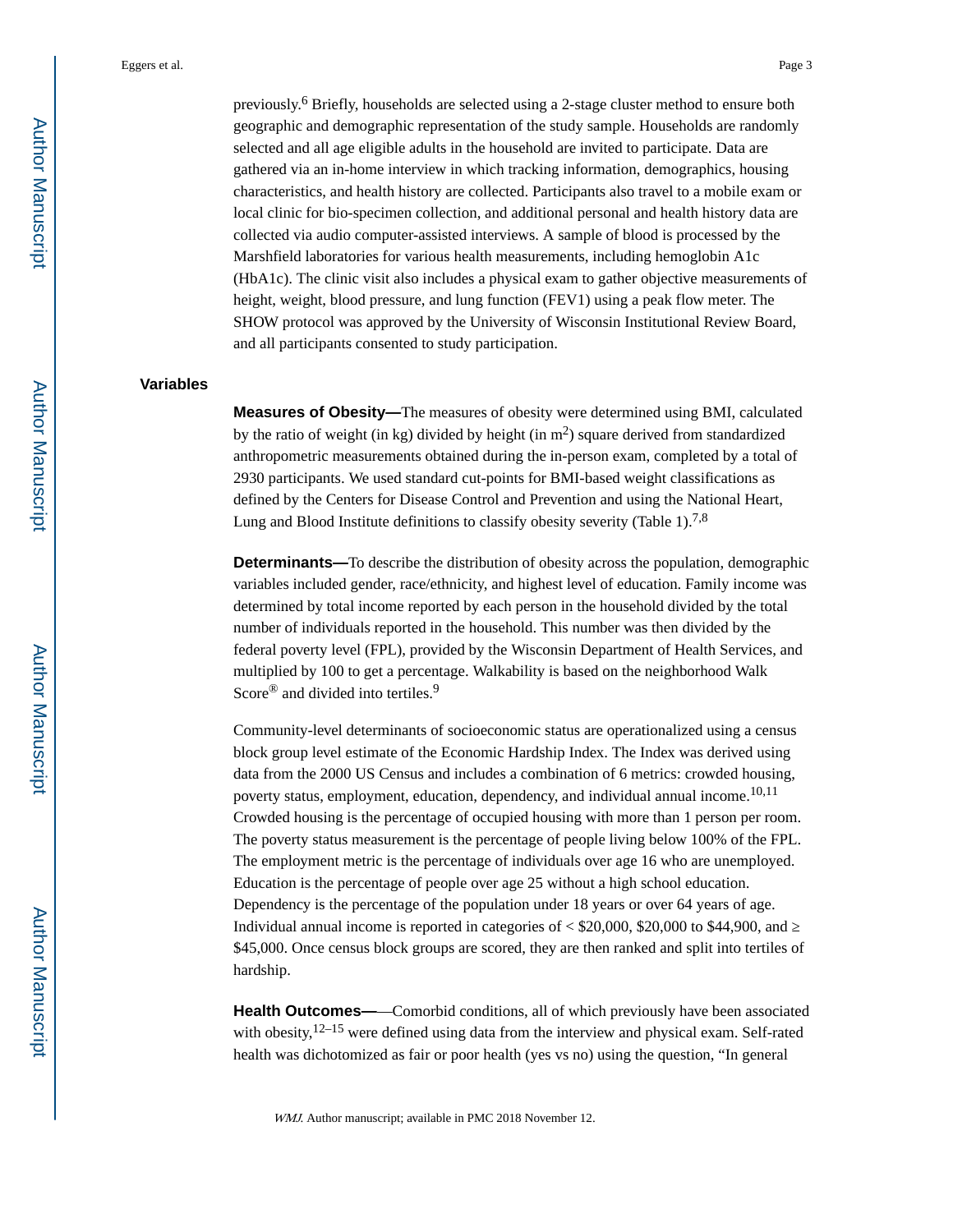would you say your health is: Excellent, Very Good, Good, Fair, Poor." Sleep apnea is based on self-report of physician diagnosis. Occasional or frequent snoring was based on the question, "In the past 12 months, how often did you snore while you were sleeping?" Depression, anxiety, and stress were measured using the Depression Anxiety Stress Scales instrument, an assessment tool commonly used in surveillance and epidemiologic studies.<sup>16</sup> Participants' responses regarding symptoms of depression, anxiety, and stress over the last 7 days were scored and then categorized into normal, mild, moderate, severe, or extremely severe—the latter 3 categories being the event of interest for each variable.

Hypertension was defined as a measured systolic blood pressure 140, diastolic blood pressure 90 mmHg, or self-report of any antihypertensive medication use. Asthma is classified as having a previous diagnosis of asthma, or FEV1 < 80% of predicted value. Diabetes mellitus is classified as having a previous diagnosis of type 1 or 2 diabetes or HgbA1c 6.5%. Analysis of comorbid conditions did not examine underweight individuals, as etiology of disease is likely different.

#### **Data Analysis**

Descriptive estimates of the burden of obesity were determined using prevalence, adjusted odds ratios, and population-attributable prevalence, using obesity cut-points previously described for each of the demographic and health conditions. Adjusted odds ratios were calculated using logistic regression, and adjusted for age and gender. Percent popoulation attributable prevalence was calculated using the following formula:

% Population Attributable Prevalence = 
$$
\frac{\Sigma_{i=0}^{k} (Pi)(PRi-1)}{1 + \Sigma_{(i=0)}^{k} (Pi)(PRi-1)} * 100.
$$

Where  $P_i$  is the prevalence of each category of excess BMI,  $PR_i$  is the unadjusted prevalence ratio of the category of BMI compared to the normal BMI level, and k references the 4 categories of excess BMI.<sup>17</sup>

All calculations were weighted to represent the population of Wisconsin and to adjust for spatial clustering and survey designbased factors. Statistical analysis was performed using SAS version 9.3 (SAS Institute Inc., Cary, North Carolina, USA) and Microsoft Excel 2013 (Microsoft Corp, Redmond, Washington, USA).

## **RESULTS**

Figure 1 illustrates the prevalence of BMI categories in Wisconsin. Only about a quarter of Wisconsin residents are in the normal weight range, while around three-fourths are overweight or obese. A very small percent of the population is underweight. Among the proportion of the population that are classified as obese, the prevalence decreases as degree of obesity increases.

Table 2 shows the prevalence of obesity among demographic and socioeconomic factors. Generally, as age increases, so does obesity prevalence, with the highest prevalence in the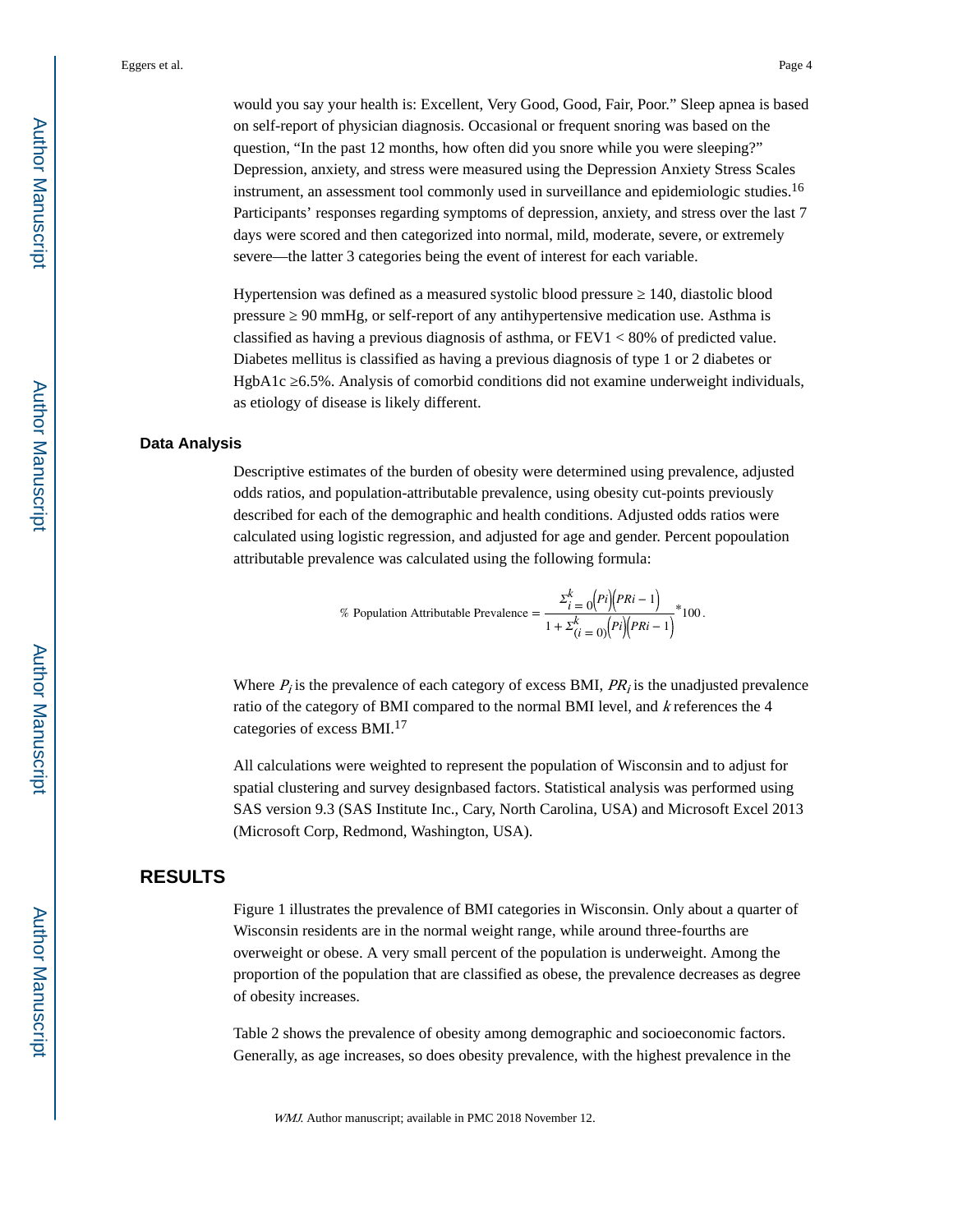65-74 age group. With regard to race and ethnicity, prevalence is highest in non-Hispanic African Americans and lowest in the "other" category. Prevalence of obesity across regions of the state were similar, with the southern region having the lowest prevalence, and the northeastern region having the highest. There were no notable differences in prevalence among year of survey participation. We see the highest prevalence of obesity for the lowest family income level and lowest obesity in the highest family income level. Prevalence is highest among those living in communities with the median economic hardship, with the lowest prevalence in census block groups with the least hardship. Estimated prevalence of obesity was similar across the 3 tertiles of walkability. Expanded statistics by BMI category are available upon request.

Figure 2 illustrates the burden of obesity in Wisconsin by reporting adjusted odds ratios of various comorbid conditions by BMI category. Increasing degrees of obesity are associated with increased risk of comorbid conditions, particularly those conditions previously associated with metabolic syndrome such as asthma, diabetes, and hypertension. The odds of having these conditions among individuals with Class III obesity vs those with normal BMI is approximately double the odds of individuals with Class I obesity having these conditions compared to those with normal BMI. The association between obesity and reporting fair or poor health, a standard quality-of-life measure, is similar in magnitude to having hypertension and diabetes among morbidly obese.

There is a clear dose-response relationship of odds of having a comormid condition for every health outcome examined as severity of obesity increases. Obesity status is strongly associated with sleep apnea in the study population, with dramatically increasing odds as BMI level increases. While overall odds of depression, anxiety, and stress symptoms appear to be greater in obese vs non-obese, degree of obesity only slightly appears to increase odds of symptoms.

Class I and Class III obese have the largest unadjusted population-attributable prevalence (Figure 3) for most comorbidities. This is fairly expected as Class I obesity has a high overall prevalence with moderately high prevalence of comorbidities, and the Class III obesity group has lower overall prevalence than the other obesity groups but much higher prevalence of comorbidities.

## **DISCUSSION**

Data from this study are important to set a basis for monitoring trends and addressing population health over time. These baseline objective estimates of obesity from the ongoing SHOW program are important in that they illustrate the true magnitude of the obesity epidemic and related health conditions across Wisconsin. BMI is a standard and consistent measure used across most studies of obesity, making it a useful indicator for examining trends and identifying risk in a population.18 Results from the statewide survey can serve as a basis for comparison for future statewide obesity prevention initiatives, as well as community-specific comparisons. The quality and precision of SHOW data in comparison to less granular national data sets provide an accurate baseline for future community- and statespecific obesity research. While efforts are underway at the state, local, and national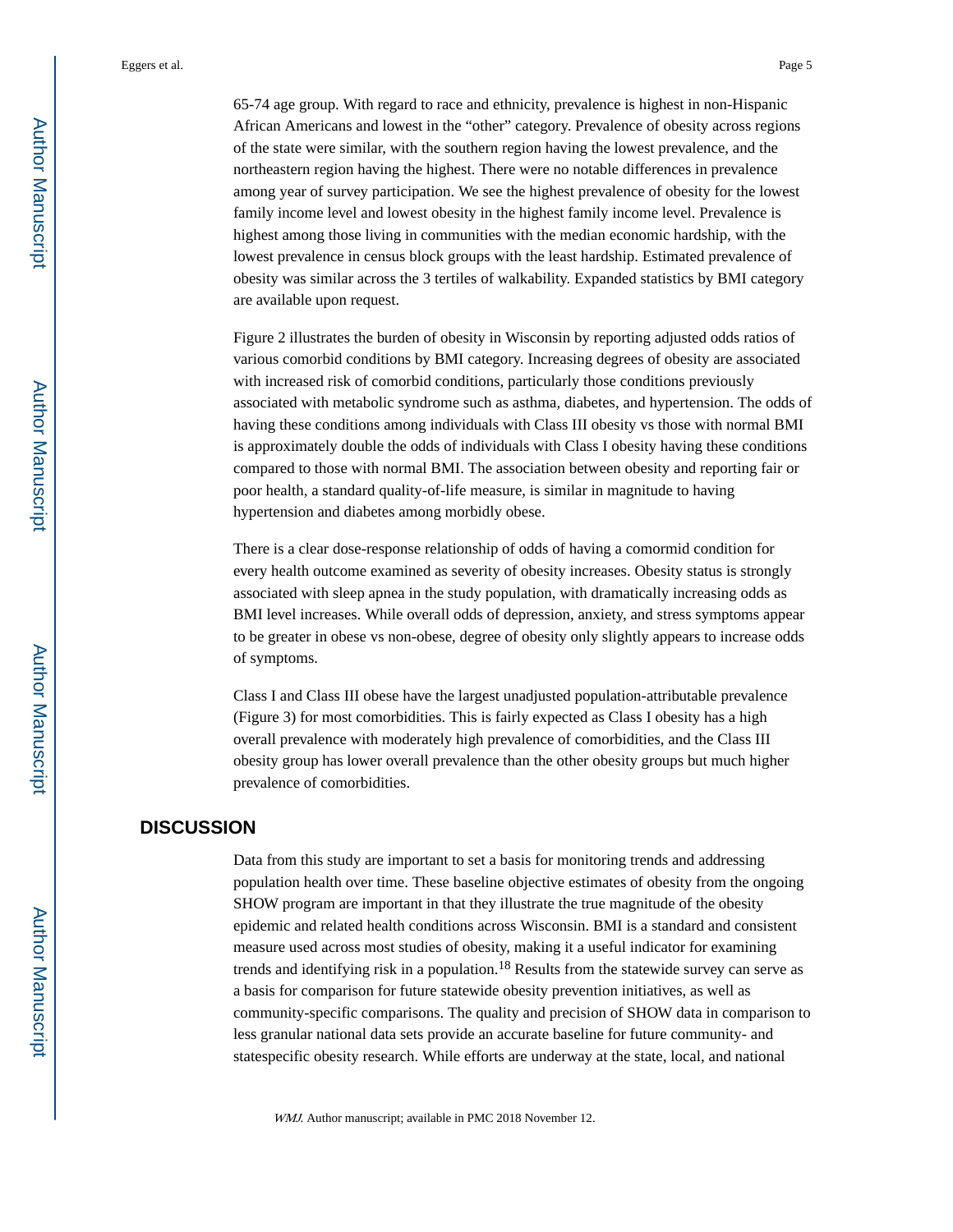levels to address obesity, analysis of future survey waves will provide important data for measuring and tracking the efficacy of these efforts.

The objective measurement of obesity and its classes along with comorbidities helps illustrate the true magnitude of the obesity epidemic in Wisconsin. Comparing the SHOW population estimates to those of the National Health and Nutrition Examination Survey (NHANES) suggests obesity rates across all racial and ethnic subgroups are higher in Wisconsin compared to the nation as a whole.<sup>19,20</sup> While obesity rates are widely reported, few studies describe how classes of obesity modify risk. Our results, while not consistently significant for all categories of comorbidities, did find a dose-dependent relationship between prevalence of comorbid condition and degree of obesity. Wisconsin's high prevalence of Class III obesity (8.6%) suggests Wisconsin has a greater burden than nationally  $(7.7\%)$ .<sup>19</sup> We confirmed individuals with Class III obesity are at much higher risk of comorbidities and a potential source of increased health care expenditures in Wisconsin. 21,22 Thus, as we look towards prevention and intervention, a focus on reducing obesity among these high-risk individuals can be considered a priority.

Despite the strengths and contributions to understanding the burden of obesity in Wisconsin, there are some limitations to this analysis. The data were collected cross-sectionally, and longitudinal trends were not investigated. Aditionally, the calculation used to estimate population-attributable prevalence, while helping to illustrate the health burden of obesity in the Wisconsin population, is unadjusted for potential confounders, some of which we show to be significantly different between groups. The data used for this study were limited to adults only. In 2014, SHOW started collecting data for children as well as adults, and we hope to evaluate the data around obesity in Wisconsin children in the coming years. However, given that environmental factors play a major role in obesity, and parents are an essential part of a child's microenvironment, examining the burden of obesity in adults can be a helpful indication of obesity in children as well.

## **CONCLUSION**

Obesity prevalence in Wisconsin adults is higher than previously reported from telephone surveys for the state and higher than national prevalence. Obesity in Wisconsin is associated with people who are older, poor, less educated, minorities, or who live in a community with high economic hardship. Similar to the National Health and Nutrition Examination Survey (NHANES), this is a statewide issue that affects both urban and rural communities alike. The concurrence of obesity with high chronic disease burden suggests the growing obesity epidemic is affecting health and well-being and can be attributable to high health care costs and loss of productivity.<sup>2,3</sup> Wisconsin needs more concerted efforts to prevent and reduce obesity, particularly for the most severely obese, minorities, and those with fewer resources.

#### **Acknowledgements:**

The authors would like to thank the SHOW administrative, field, and scientific staff, as well as all SHOW participants for their contributions to this study. We would also like to thank the Obesity Prevention Initiative's Evaluation and Surveillance Group for its valuable feedback.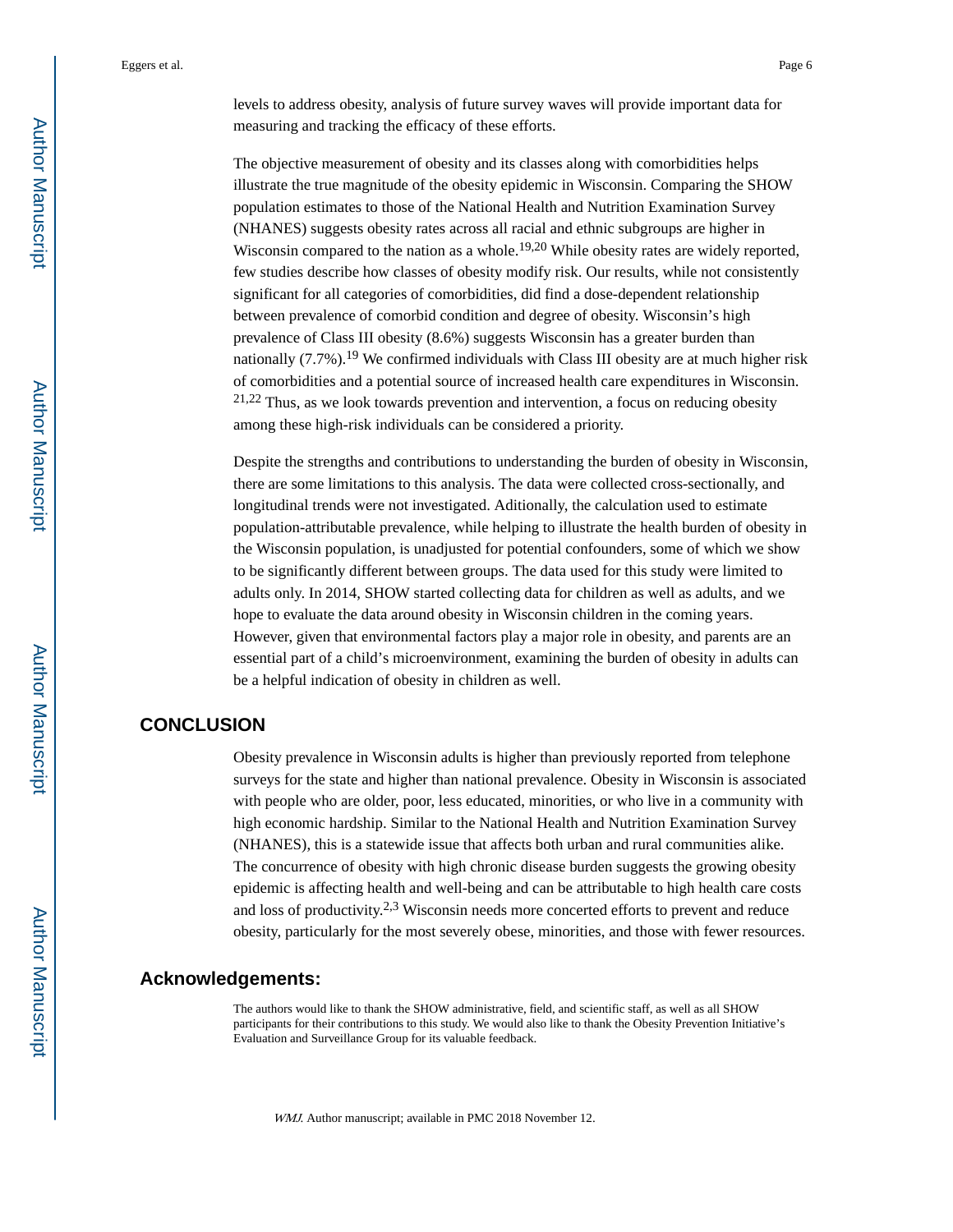**Funding/Support:** Funding for this project was provided by the University of Wisconsin School of Medicine and Public Health through the Wisconsin Partnership Program. Funding for the Survey of the Health of Wisconsin is provided by the National Institutes of Health (#1RC2HL101468-01), the University of Wisconsin School of Medicine and Public Health through the Wisconsin Partnership Program (06012009), and the UW Institute for Clinical and Translational Research (KL2RR025012).

## **REFERENCES**

- 1. Fontaine KR, Redden DT, Wang C, Westfall AO, Allison DB. Years of life lost due to obesity. JAMA. 2003;289(2):187–193. doi:10.1001/|ama.289.2.187. [PubMed: 12517229]
- 2. Finkelstein EA, Trogdon JG, Cohen JW, Dietz W. Annual Medical Spending Attributable To Obesity: Payer-And Service-Specific Estimates. Health Aff (Millwood). 2009;28(5):w822–w831. doi:10.1377/hlthaff.28.5.w822. [PubMed: 19635784]
- 3. Wang YC, McPherson K, Marsh T, Gortmaker SL, Brown M. Health and economic burden of the projected obesity trends in the USA and the UK. The Lancet. 2011;378(9793):815–825. doi: 10.1016/S0140-6736(11)60814-3.
- 4. Merrill RM, Richardson JS. Validity of self-reported height, weight, and body mass index: findings from the National Health and Nutrition Examination Survey, 2001–2006. Prev Chronic Dis 2009;6(4).
- 5. Aronne LJ. Classification of Obesity and Assessment of Obesity-Related Health Risks. Obes Res 2002;10(S12):105S–115S. doi:10.1038/oby.2002.203. [PubMed: 12490659]
- 6. Nieto FJ, Peppard PE, Engelman CD, et al. The Survey of the Health of Wisconsin (SHOW), a novel infrastructure for population health research: rationale and methods. BMC Public Health. 2010;10:785. doi:10.1186/1471-2458-10-785. [PubMed: 21182792]
- 7. NHLBI Obesity Education Initiative Expert Panel on the Identification, Evaluation, and Treatment of Obesity in Adults (US) Clinical Guidelines on the Identification, Evaluation, and Treatment of Overweight and Obesity in Adults: The Evidence Report. Bethesda, MD: National Heart, Lung, and Blood Institute; 1998.
- 8. About Adult BMI. Centers for Disease Control and Prevention. [http://www.cdc.gov/healthyweight/](http://www.cdc.gov/healthyweight/assessing/bmi/adult_bmi/index.html) [assessing/bmi/adult\\_bmi/index.html](http://www.cdc.gov/healthyweight/assessing/bmi/adult_bmi/index.html). Updated May 15, 2015. Accessed Sept. 27, 2016.
- 9. Walk Score. [https://www.walkscore.com/.](https://www.walkscore.com/) Accessed Sept. 27, 2016.
- 10. Nathan RP, Adams CF. Four perspectives on urban hardship. Polit Sci Quart 1989:483–508.
- 11. Montiel LM, Nathan RP, Wright DJ, Nelson A. An Update on Urban Hardship. Albany, NY: The Nelson A. Rockefeller Institute of Government, State University of New York; 2004.
- 12. Mokdad AH, Ford ES, Bowman BA, et al. Prevalence of obesity, diabetes, and obesity-related health risk factors, 2001. JAMA. 2003;289(1):76–79. doi:10.1001/jama.289.1.76. [PubMed: 12503980]
- 13. Young T, Palta M, Dempsey J, Peppard PE, Nieto FJ, Hla KM. Burden of Sleep Apnea: Rationale, Design, and Major Findings of the Wisconsin Sleep Cohort Study. WMJ. 2009;108(5):246–249. [PubMed: 19743755]
- 14. Luppino FS, de Wit LM, Bouvy PF, et al. Overweight, obesity, and depression: A systematic review and meta-analysis of longitudinal studies. Arch Gen Psychiatry. 2010;67(3):220–229. doi: 10.1001/archgenpsychiatry.2010.2. [PubMed: 20194822]
- 15. Gariepy G, Nitka D, Schmitz N. The association between obesity and anxiety disorders in the population: a systematic review and meta-analysis. Int J Obes 2010;34(3):407–419. doi:10.1038/ ijo.2009.252.
- 16. Lovibond SH, Lovibond PF. Manual for the Depression Anxiety Stress Scales. 2nd ed. Sydney: Psychology Foundation; 1995.
- 17. Rockhill B, Newman B, Weinberg C. Use and misuse of population attributable fractions. Am J Public Health. 1998;88(1):15-19. doi:10.2105/AJPH.88.1.15. [PubMed: 9584027]
- 18. Gelber RP, Gaziano JM, Orav EJ, Manson JE, Buring JE, Kurth T. Measures of obesity and cardiovascular risk among men and women. J Am Coll Cardiol 2008;52(8):605–615. doi:10.1016/ j.jacc.2008.03.066. [PubMed: 18702962]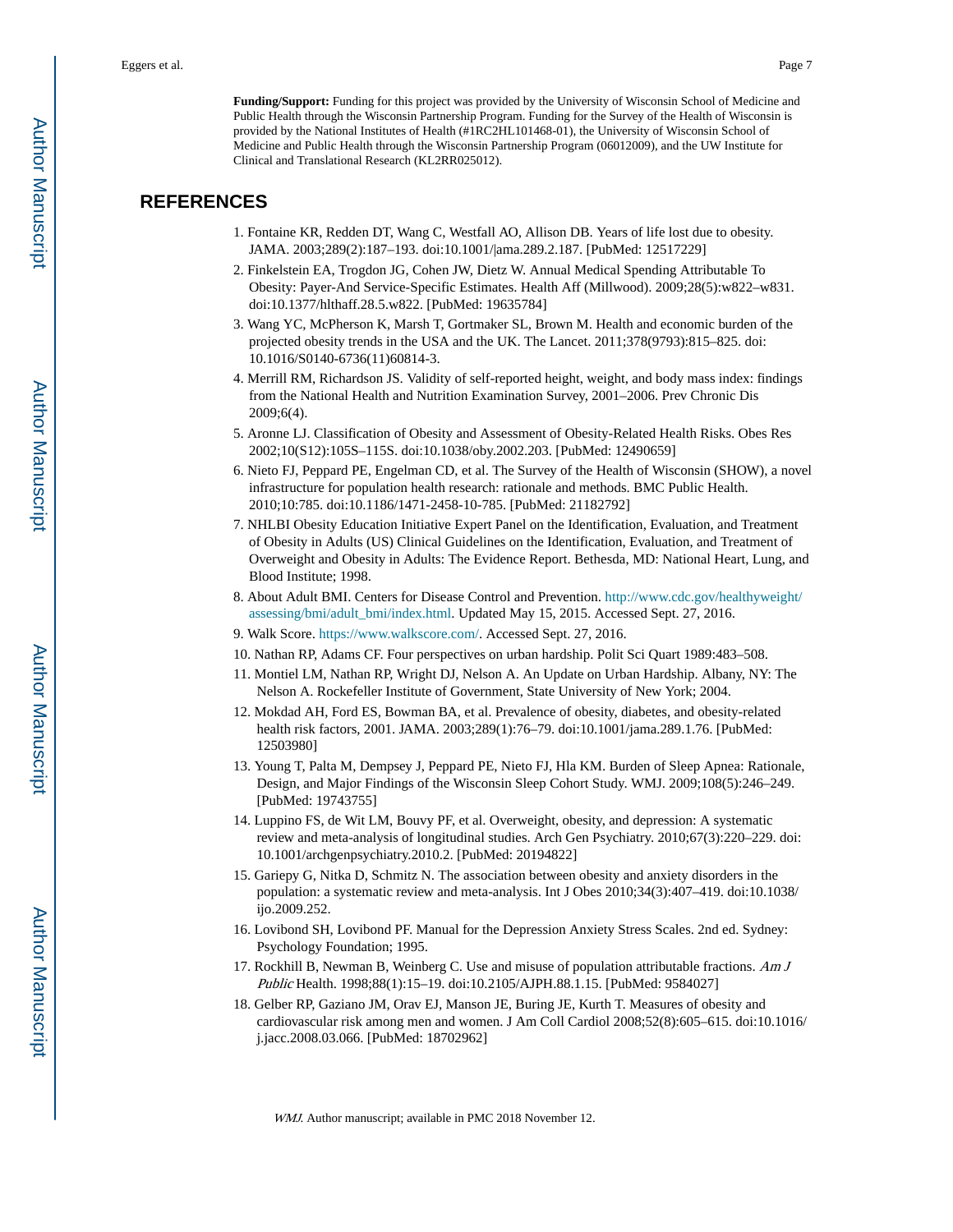- 19. Flegal KM, Kruszon-Moran D, Carroll MD, Fryar CD, Ogden CL. Trends in obesity among adults in the united states, 2005 to 2014. JAMA. 2016;315(21):2284–2291. doi:10.1001/jama.2016.6458. [PubMed: 27272580]
- 20. Ogden CL, Carroll MD, Kit BK, Flegal KM. Prevalence of obesity among adults: United States, 2011–2012. NCHS Data Brief. 2013;(131):1–8.
- 21. Andreyeva T, Sturm R, Ringel JS. Moderate and Severe Obesity Have Large Differences in Health Care Costs. Obes Res 2004;12(12):1936–1943. doi:10.1038/oby.2004.243. [PubMed: 15687394]
- 22. Galinsky T, Hudock S, Streit J. Addressing the Need for Research on Bariatric Patient Handling. Rehabil Nurs 2010;35(6):242–247. doi:10.1002/j.2048-7940.2010.tb00054.x. [PubMed: 21140718]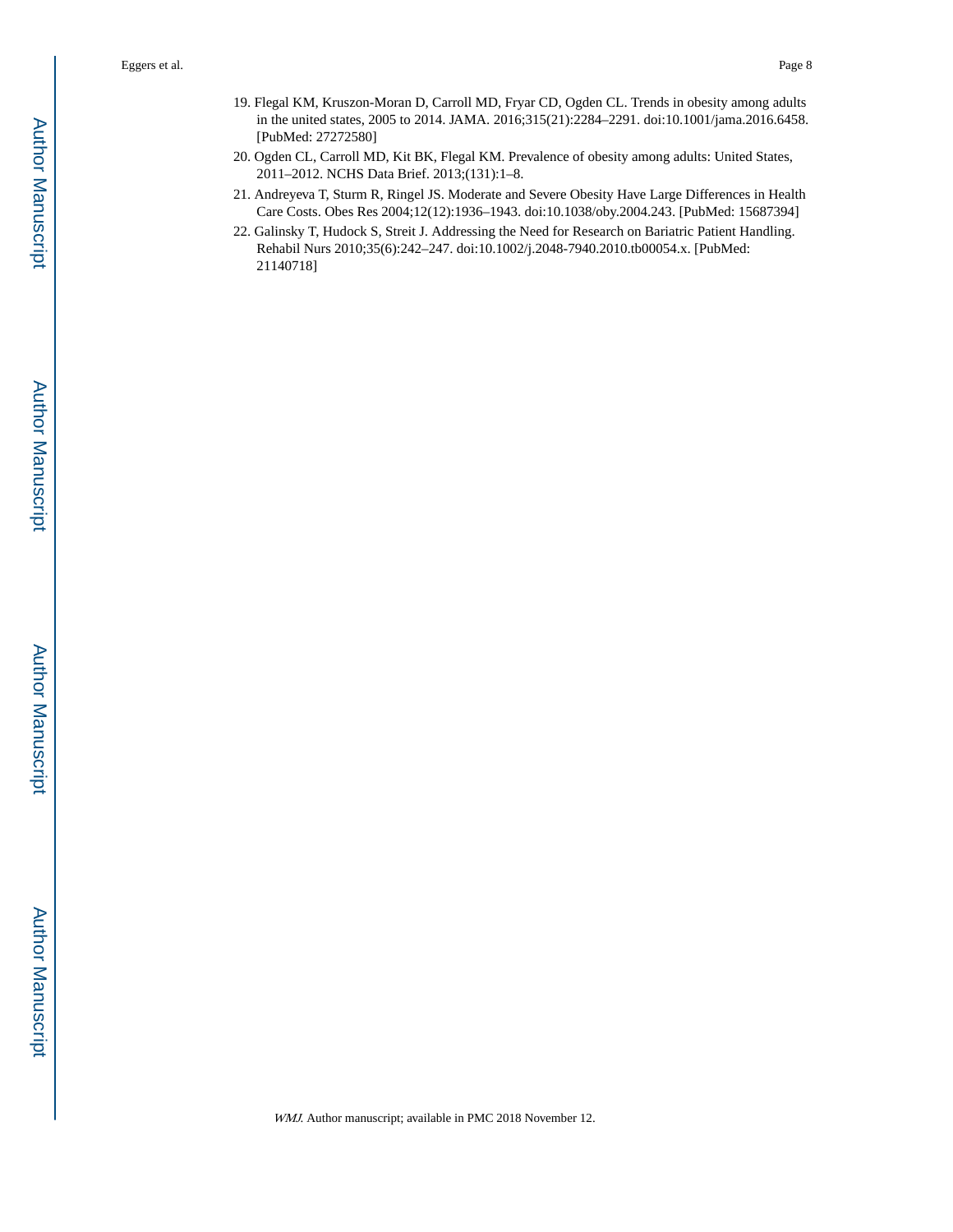

## **Figure 1.**

The Prevalence of Each Body Mass Index Category, Survey of the Health of Wisconsin 2008-2013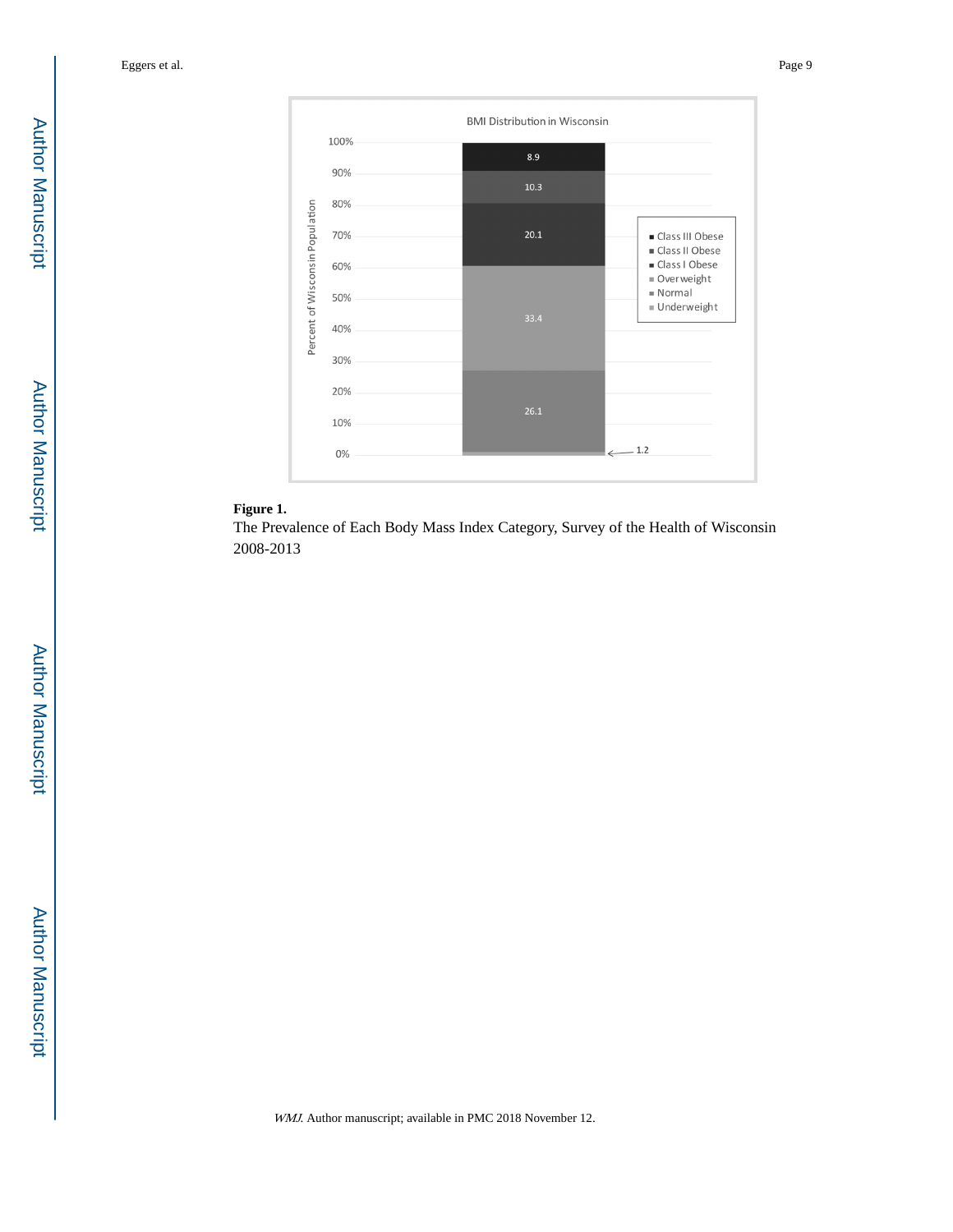

## **Figure 2.**

Odds Ratio of Having Each Comorbid Condition in Each Body Mass Index (BMI) Category Compared to the Normal BMI Category, SHOW 2008-2013

Odds ratios are adjusted for age and gender, and shown on the natural log scale. \* Indicates that the 95% CI crosses 1.0.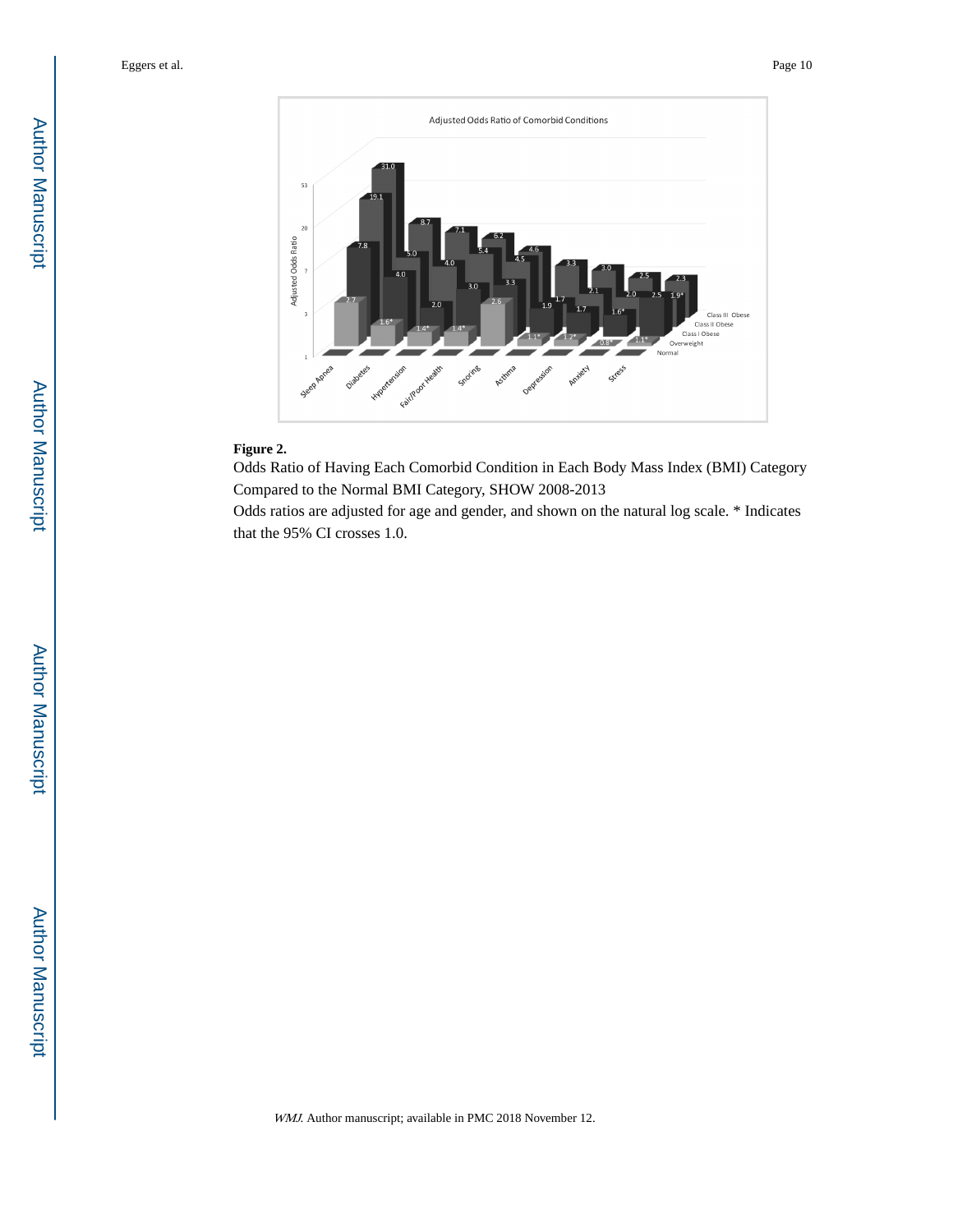

## **Figure 3.**

Percent Crude Population-Attributable Prevalence Due to Excess BMI, shown by BMI Category, SHOW 2008-2013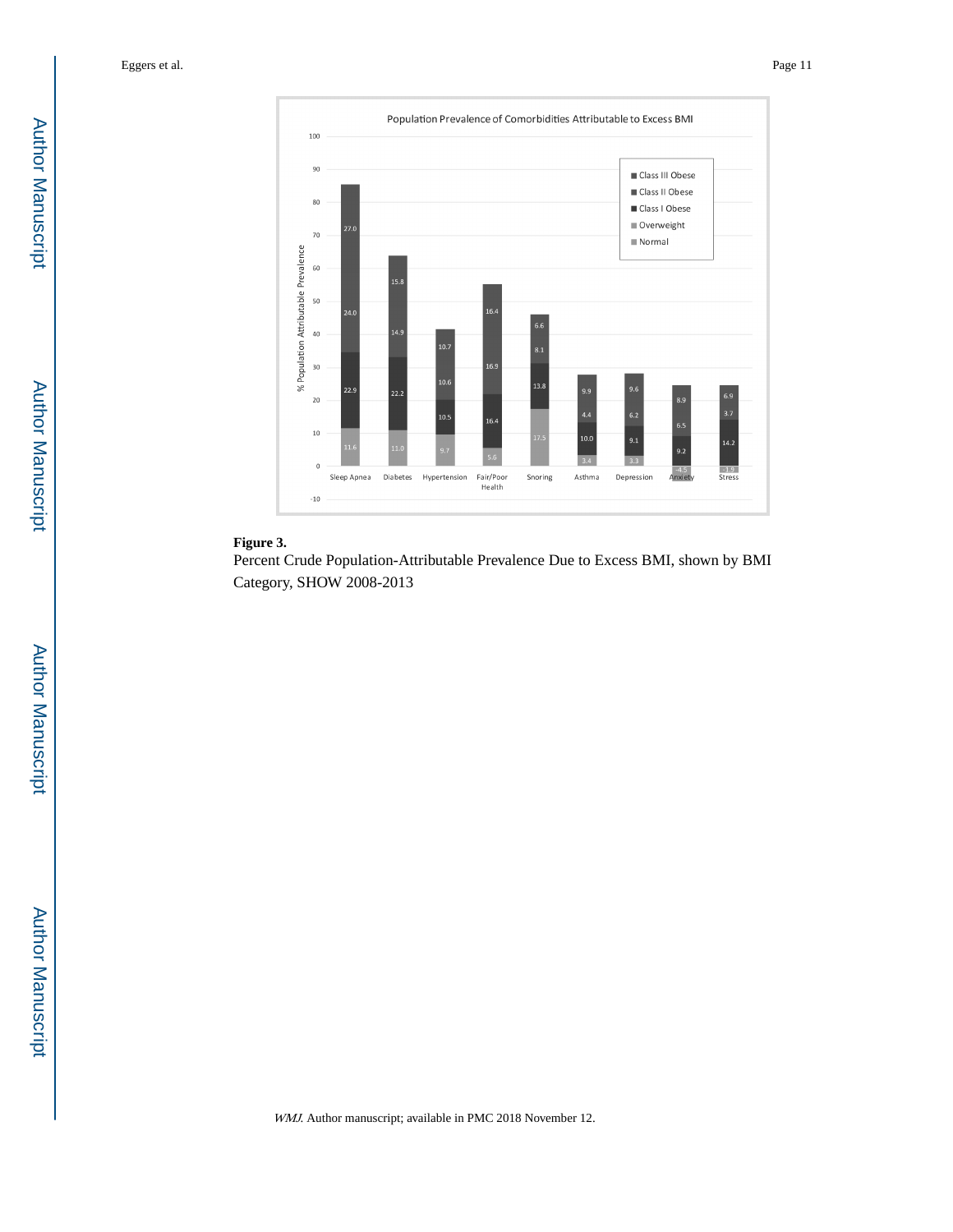#### **Table 1.**

Range of Body Mass Index (BMI) Included in Each Category

| Category                   | BMI (kg/m <sup>2</sup> ) Range |
|----------------------------|--------------------------------|
| Underweight                | < 18.5                         |
| Normal                     | 18.5-24.9                      |
| Overweight                 | 25-29.9                        |
| Class I (mildly obese)     | 30-34.9                        |
| Class II (severely obese)  | 35-39.9                        |
| Class III (morbidly obese) | 40                             |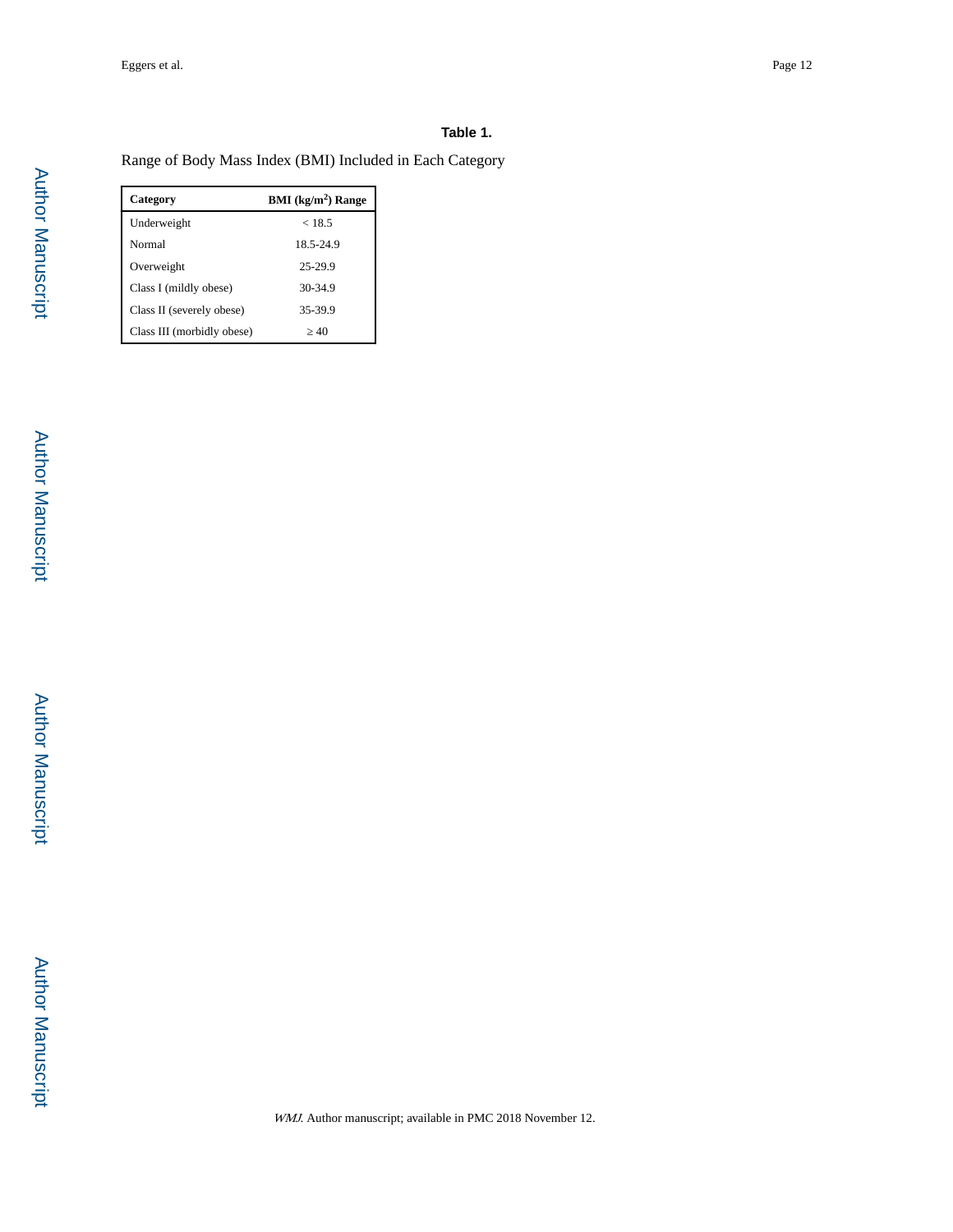#### **Table 2.**

Prevalence of Obesity (BMI ≥ 30%) by Demographic and Socioeconomic Factors, N=2930, Survey of the Health of Wisconsin (SHOW) 2008-2013.

| <b>Demographics</b>           |           |                       |             |
|-------------------------------|-----------|-----------------------|-------------|
|                               | Total (n) | <b>BMI</b> 30 $(\% )$ | SЕ          |
| Overall                       | 1188      | 39.4                  | 1.3         |
| Age                           |           |                       | $P = 0.001$ |
| $21 - 24$                     | 52        | 25.5                  | 3.3         |
| 25-34                         | 168       | 33.0                  | 2.8         |
| 35-44                         | 200       | 42.0                  | 3.2         |
| 45-54                         | 305       | 42.3                  | 2.5         |
| 55-64                         | 261       | 40.8                  | 2.6         |
| 65-74                         | 202       | 45.0                  | 3.3         |
| Gender                        |           |                       | $P = 0.843$ |
| Male                          | 493       | 39.3                  | 1.7         |
| Female                        | 695       | 39.7                  | 1.7         |
| <b>Race/Ethnicity</b>         |           |                       | $P = 0.067$ |
| Non-Hispanic white            | 1015      | 38.9                  | 1.3         |
| Non-Hispanic African American | 91        | 54.9                  | 6.1         |
| Hispanic                      | 35        | 44.9                  | 7.4         |
| Other                         | 47        | 34.3                  | 7.3         |
| <b>Health Region</b>          |           |                       | $P = 0.315$ |
| Southeastern                  | 356       | 40.9                  | 2.7         |
| Southern                      | 228       | 35.1                  | 2.5         |
| Western                       | 171       | 40.2                  | 3.3         |
| Northern                      | 178       | 39.0                  | 3.4         |
| Northeastern                  | 255       | 42.6                  | 2.5         |
| Year                          |           |                       | $P = 0.768$ |
| 2008-2009                     | 201       | 38.4                  | 2.4         |
| 2010                          | 327       | 38.2                  | 1.9         |
| 2011                          | 340       | 41.3                  | 2.1         |
| 2012-2013                     | 320       | 40.4                  | 2.7         |
| <b>Socioeconomic Factors</b>  |           |                       |             |
| <b>Family Income</b>          |           |                       | $P = 0.001$ |
| $<$ 100% FPL                  | 140       | 48.3                  | 3.8         |
| 100%-199% FPL                 | 229       | 44.6                  | 2.8         |
| 200%-399% FPL                 | 434       | 42.6                  | 2.1         |
| 400% FPL                      | 339       | 32.5                  | 2.1         |
| Unknown                       | 44        | 39.5                  | 5.9         |
| <b>Education</b>              |           |                       | $P = 0.001$ |
| High school                   | 384       | 48.0                  | 2.5         |